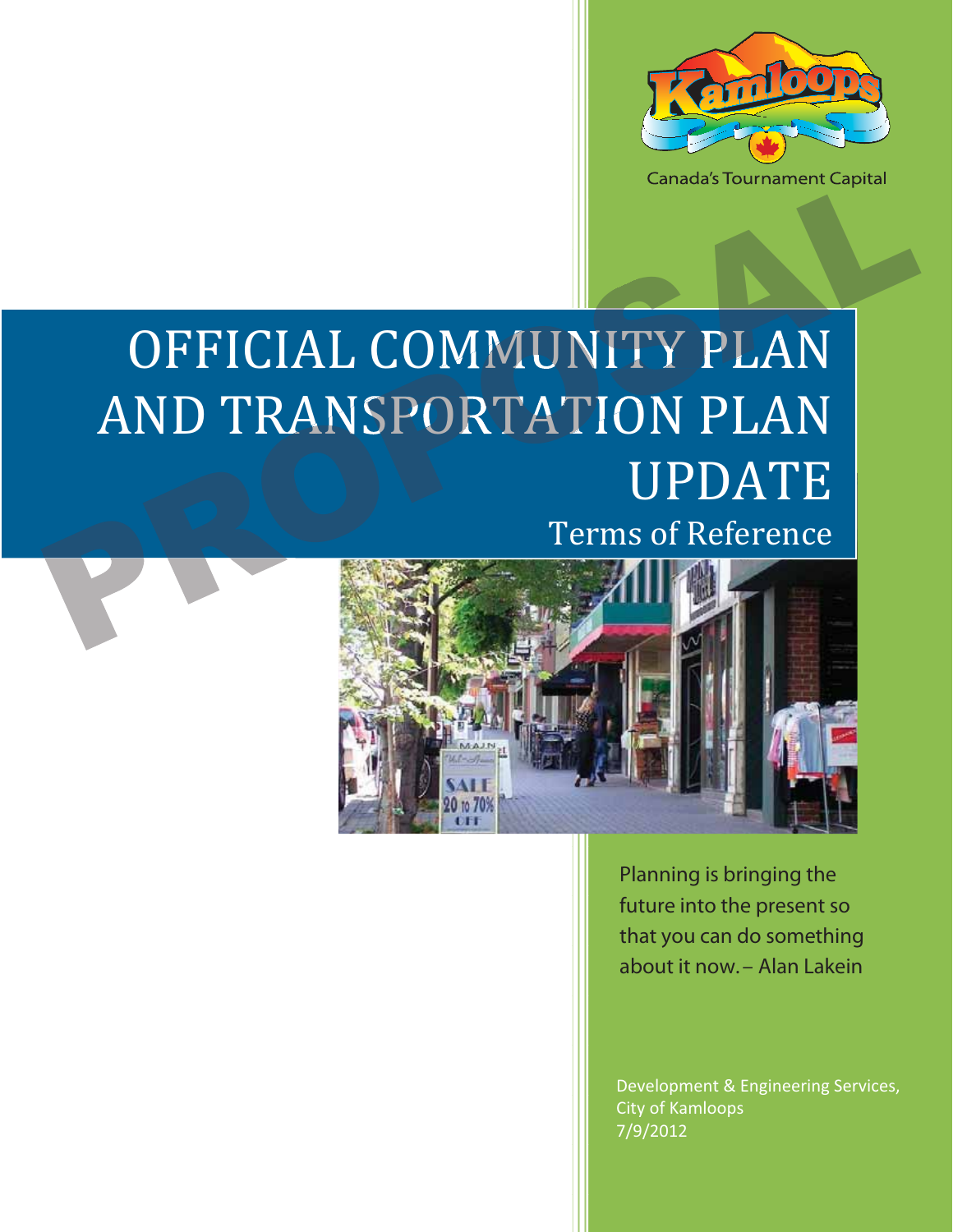#### CITY OF KAMLOOPS: KAMPLAN 2015 UPDATE TERMS OF REFERENCE 2012

# **CONTENTS**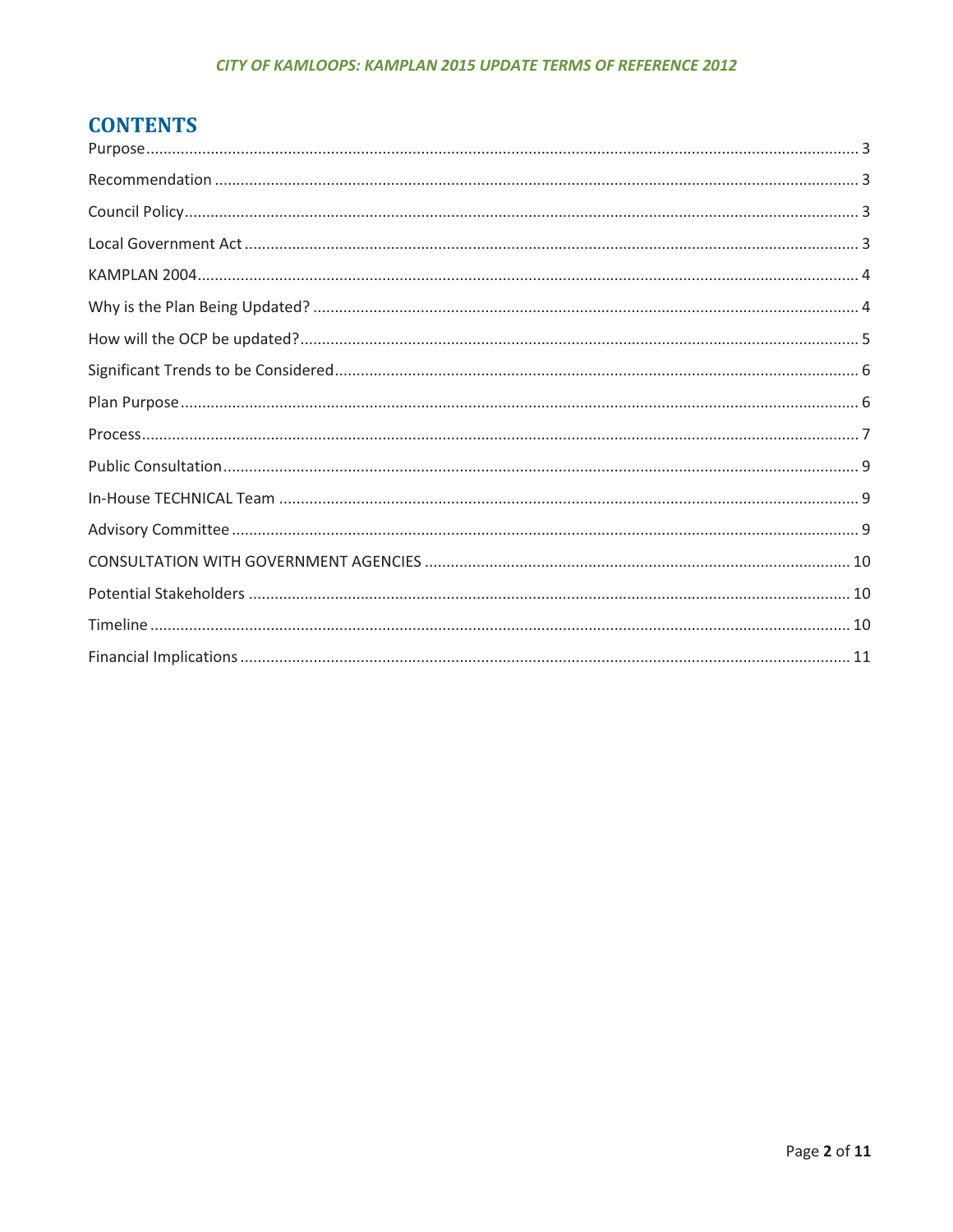#### **PURPOSE**

- To provide Council with a framework for the proposed review and update to KAMPLAN 2004: The Official Community Plan (OCP).
- To seek Council support for, and approval to proceed with the review and update of KAMPLAN 2004: The Official Community Plan.
- To inform Council of the paralled the Transportation Plan Update framework.

# **RECOMMENDATION**

The Department of Development and Engineering Services recommends that:

- **a) Council support and approve commencement of the review and update to KAMPLAN 2004: The Official Community Plan in accordance with the Local Government Act and the City's commitment to a major OCP review approximately every five years; and**
- **b) Council support and approve commencement of the review and update to TravelSmart 1999 in conjunction with the review and update of KAMPLAN 2004.**

## **COUNCIL POLICY**

An OCP review and update is supported by the goals and objectives of the Corporate Strategic Plan.

- Liveability *Review Official Community Plan*, 2013-2014
- Environment *Review Development Permit Guidelines for sensitive and hazardous areas as part of OCP process*, 2013-2014
- Environment *Consider walkability factors for development in OCP*, 2013-2014

# **LOCAL GOVERNMENT ACT**

The Local Government Act authorizes the development and update of Official Community Plans in BC. An official community plan is a local government bylaw that provides objectives and policies to guide decisions on planning and land use management within the area covered by the plan. OCPs are significant because, after their adoption, all bylaws and works undertaken by a Council must be consistent with the plan. OCPs are typically updated every 5 to10 years, but their long-term vision typically means they set a course for many decades.

The Local Government Act requires an Official Community Plan to include statements and map designations for the area covered by the plan respecting the following:

(a) the approximate location, amount, type and density of residential development required to meet anticipated housing needs over a period of at least 5 years;

(b) the approximate location, amount and type of present and proposed commercial, industrial, institutional, agricultural, recreational and public utility land uses;

(c) the approximate location and area of sand and gravel deposits that are suitable for future sand and gravel extraction;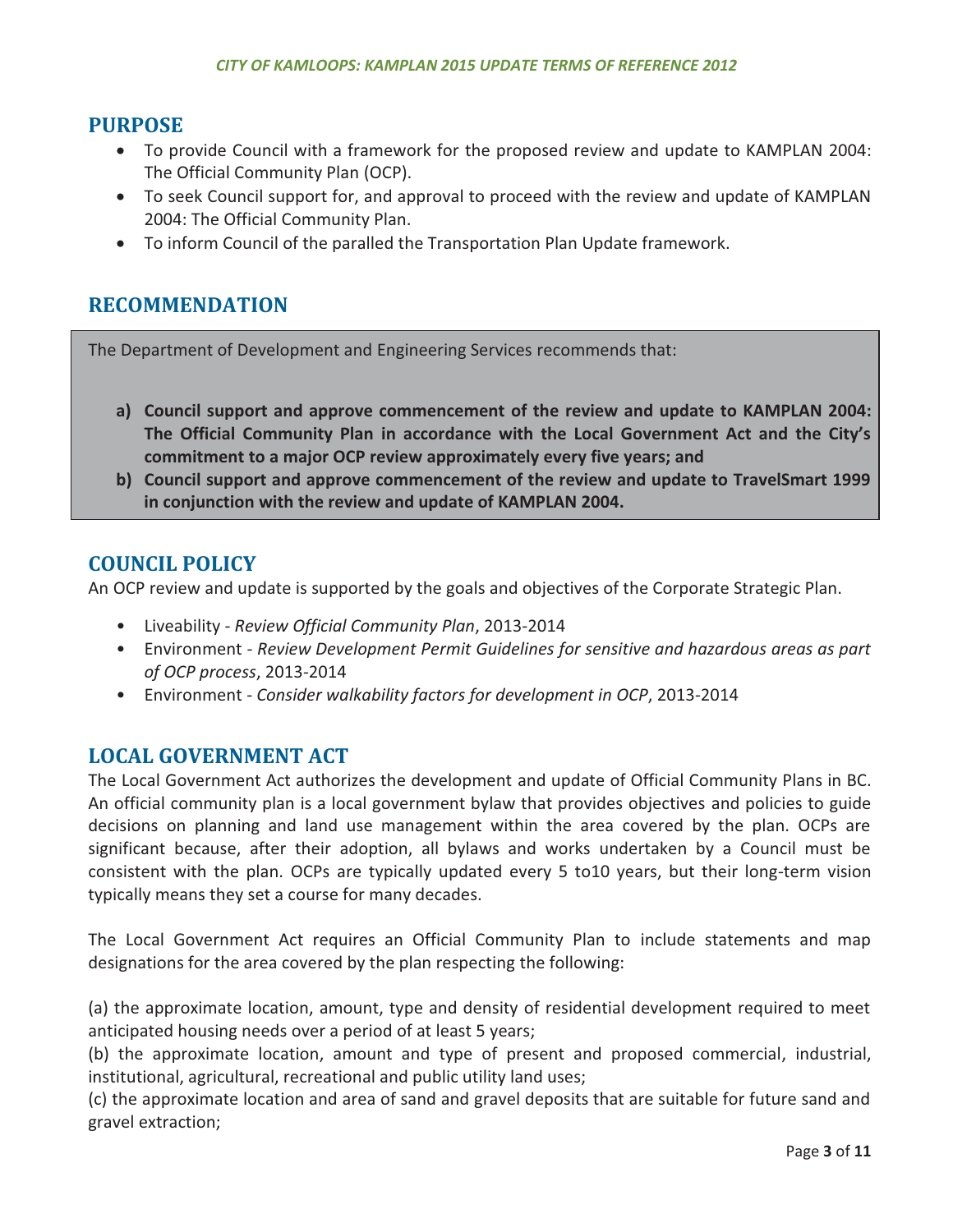(d) restrictions on the use of land that is subject to hazardous conditions or that is environmentally sensitive to development;

(e) the approximate location and phasing of any major road, sewer and water systems;

(f) the approximate location and type of present and proposed public facilities, including schools, parks and waste treatment and disposal sites;

(g) other matters that may, in respect of any plan, be required or authorized by the minister.

(2) An official community plan must include housing policies of the local government respecting affordable housing, rental housing and special needs housing.

(3) An official community plan must include targets for the reduction of greenhouse gas emissions in the area covered by the plan, and policies and actions of the local government proposed with respect to achieving those targets.

# **KAMPLAN 2004**

KAMPLAN 2004 was prepared through an extensive process of community consultation, including direction provided by an Advisory Planning Committee, an internal Technical Committee and frequent meetings with major stakeholders in the community, including neighbourhood associations, the Business Improvement Associations, Thompson Rivers University, Government Agencies and various community groups.

Based on the input received through the KamTalk community conference and the public open houses conducted in May and June of 2002, the KAMPLAN Advisory Committee developed a community vision that would provide the guiding principles to KAMPLAN 2004.

The 2004 vision is as follows:

 $\overline{a}$ 

*Kamloops will continue to provide the best quality of life for all residents by:* 

- *Building strong and diverse neighbourhoods;*
- *Providing a variety of housing types;*
- *Encouraging healthy and active lifestyles;*
- *Supporting cultural and athletic pursuits;*
- *Diversifying economic and educational opportunities; and*
- *Maintaining sustainable environmental stewardship.*

# **WHY IS KAMPLAN BEING UPDATED?**

The City of Kamloops has made a commitment to a major OCP review approximately every five years. The original OCP document was adopted in 1979<sup>1</sup> and had its last major review in 2004. Updating KAMPLAN over the next two years will ensure that the update is consistent with the 2010 Sustainable Kamloops Plan: Foundations for Sustainability and other recent initiatives and policies that have been completed or are currently in progress (i.e. Parks Master Plan, Bicycle Master Plan, Pedestrian Master Plan, Transit Plan). In addition, the update will respond to significant new provincial and regional policy directions, such as transit plans, climate change policies and housing plans.

 $^1$  May, 1979. KAMPLAN: Official Community Plan for Kamloops. Stanley Associates Engineering Ltd and City of Kamloops Planning Department.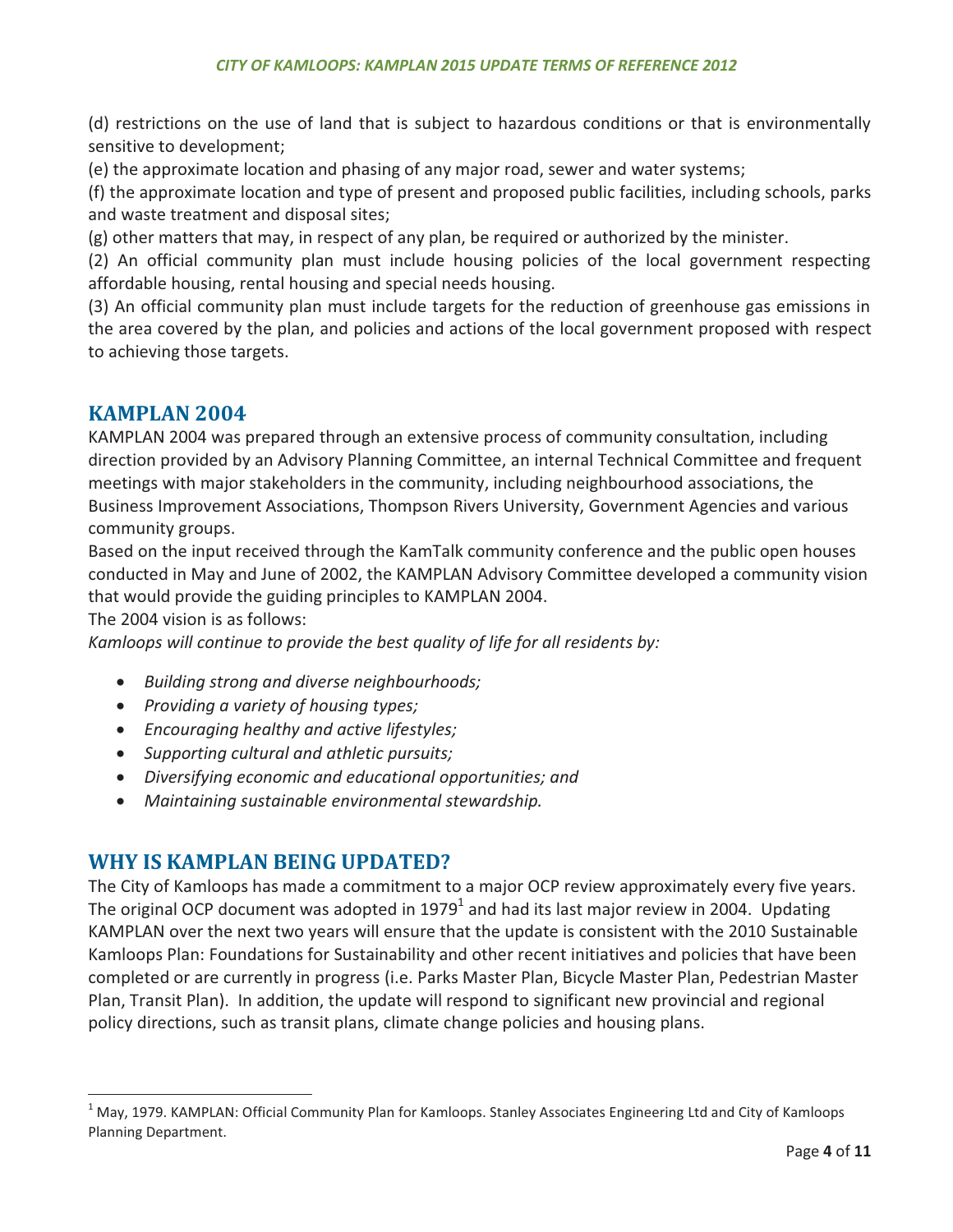A significant proportion of the land slated for development in TravelSmart (1999) and KAMPLAN (2004) has been absorbed. New residential development in Batchelor Heights, Brocklehurst, Westsyde, Orchards Walk, The Benchlands, Mt. Dufferin and Aberdeen Highlands has taken place. Commercial and industrial construction has utilized land within previously-developed neighbourhoods (such as the Sahali/McGill Road corridor area). The City has also prepared a number of policy documents for the management of land use over the past decade. These include the North Shore Plan, City Centre Plan, McGill Corridor Plan, and Aberdeen Plan. The Sustainable Kamloops Plan: Foundations for Sustainability has set targets for various dimensions of utilization of the City's land base including population density (25% increase by 2050), rate of growth of urban area (50% of rate of population growth), and residential development density (min. 25 units per hectare in new neighbourhoods). Finally resource industry development in the region could have significant impacts on the City's land base, proposed growth areas and rate of growth.

# **TRAVELSMART 1999**

In 1999, the City of Kamloops completed an integrated transportation and land use plan titled "TravelSmart". This unique planning exercise contrasted sharply with prior exercises that had sought to respond to evolving community growth patterns by identifying new road facility requirements. Rather than focus on building new roads, TravelSmart shaped the City's pattern of growth to optimize the use of existing roads and make the most efficient use of any additional facilities required. The results formed the foundation of the City's OCP. TravelSmart also explored the community's objectives with respect to vehicle mobility and determined acceptable levels of travel delay.

# **WHY IS TRAVELSMART BEING UPDATED?**

The adoption of the Sustainable Kamloops Plan in 2010 identified new targets for transportation, which rendered the previous plan, TravelSmart, obsolete. Projects have been completed to update the tools (EMME model, Trip Diary Survey) that are necessary to complete this planning project.

Although innovative for its time, TravelSmart is nearing the end of its usefulness as the City is now taking a more holistic approach to sustainability with the recently adopted Sustainable Kamloops Plan. In order to meet the objectives of the Sustainable Kamloops Plan, TravelSmart must be re-examined; therefore, a Transportation Plan Update is required.

# **HOW WILL KAMPLAN AND TRAVELSMART BE UPDATED?**

- Retain what is still relevant in the plans, while making them more attractive and user-friendly
- Reflect the direction of the Sustainable Kamloops Plan: Foundations for Sustainability
- Link land use planning with transportation planning in order to promote sustainable methods of transportation and maximize existing transportation infrastructure as feasible for sustainable growth of the community (linking land and transportation for sustainable growth)
- Incorporate other plans and policy documents completed since 1999, in the case of TravelSmart and 2004, in the case of KAMPLAN or currently in progress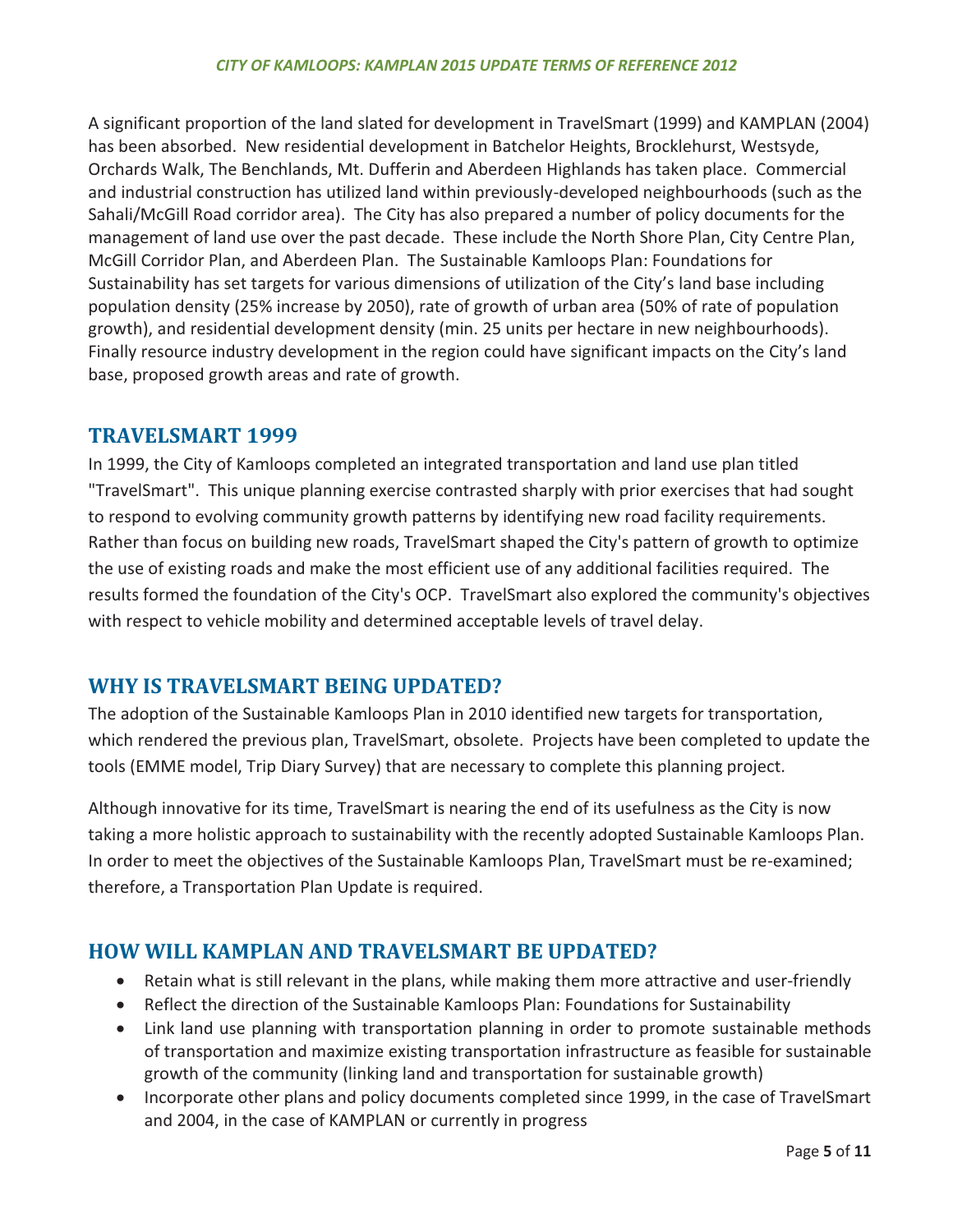- Address any plan or policy issues identified to date or during the update process

# **SIGNIFICANT TRENDS TO BE CONSIDERED**

- A growing population;
- An aging population;
- "Triple Bottom Line" accountability, considering social, economic and environmental sustainability in all decisions;
- Increased immigration potential demand for new or expanded social services;
- Reduced housing affordability;
- Increasing numbers of multifamily housing units;
- Expansion of suites and opportunities for laneway housing;
- Balancing sprawl and service availability verses the demand for new growth areas;
- Defining neighbourhood centres, town centres, regional centres, urban and suburban designations;
- Expanding alternate transportation choices;
- Energy security and climate change;
- Ensuring appropriate development guidelines for sensitive and hazardous areas;
- Brownfield Development;
- Sustainable and local agriculture and food security;
- New/expanding industrial/resource sector opportunities;
- Demand for local employment opportunities;
- Home-based businesses;
- Downtown and North Shore revitalization, commercial/office leakage from these areas;
- Use of "Green" infrastructure;
- Potential for City-wide Development Permit Guidelines for building form and character
- Promoting density, cultural and recreational amenities, high-quality jobs and commerce in the City Centre and North Shore;
- Planning for neighbourhoods and local employment areas that support transit investment and reduce automobile dependency;
- Conserving or creating a "sense of place" in new and redeveloping areas;
- Respecting heritage and existing neighbourhood character as urban development occurs; and
- Higher density based on walkability and proximity to services and amenities.

# **PLAN PURPOSE**

KAMPLAN is an overarching, vision and policy document that is accompanied by a wide range of policy, plans and regulatory documents that cover each issue in more detail.

Communities change over time with respect to values, issues, resources, and priorities, which in turn have social, environmental, physical, and economic implications. As KAMPLAN is the foremost document for directing community change, it should be reviewed and updated on a regular basis.

An OCP allows a municipality to be proactive. It provides a policy framework and guidance to assess issues and opportunities allowing for a more considered response to unexpected situations and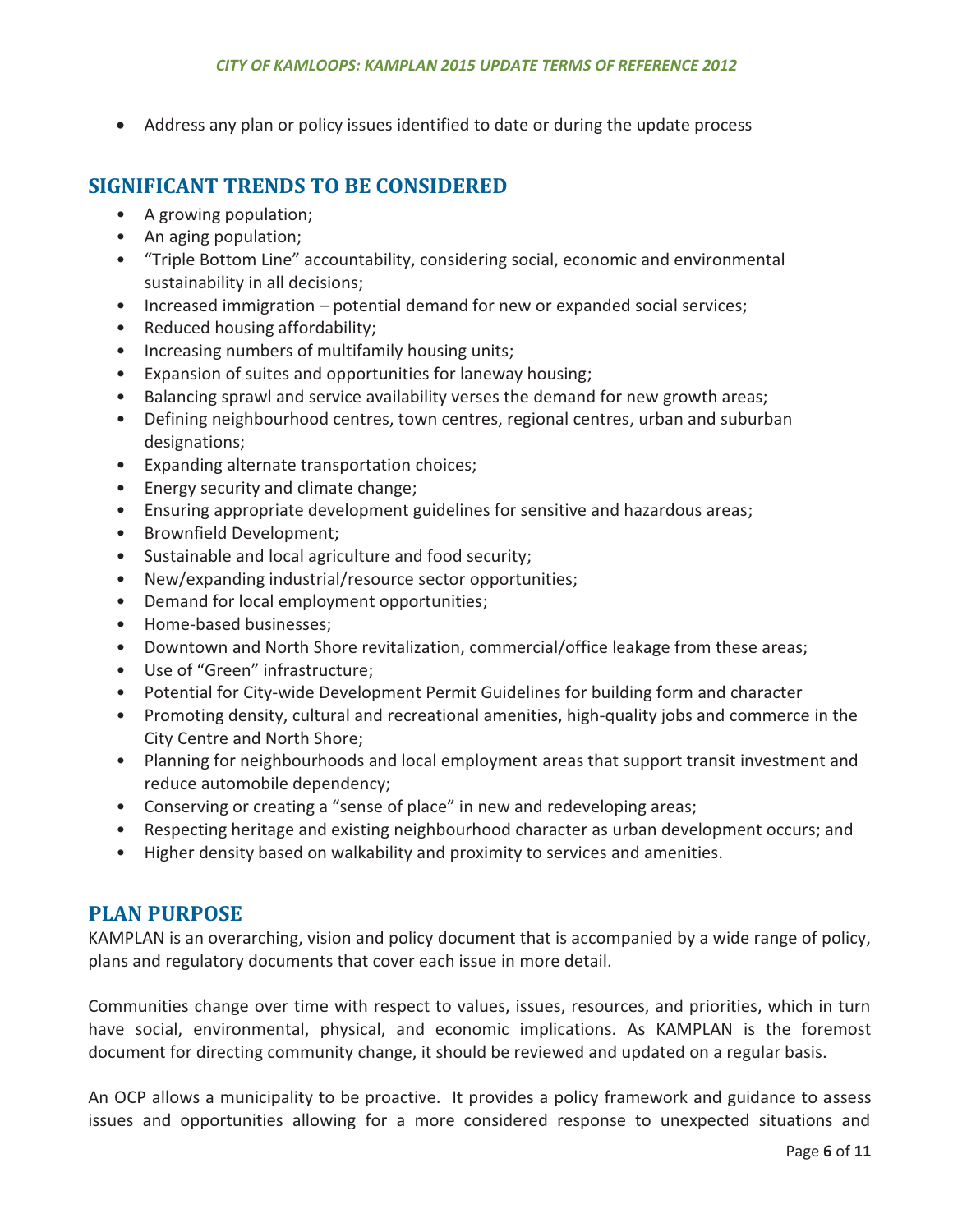scenarios. It formulates a consistent approach that fosters effective and planned growth. A good OCP is a tool developers can use to create proposals that align with the community's vision. The most important benefit of an OCP is the certainty it provides for residents, landowners, and the municipality regarding the future.

There are also optional opportunities to provide policies in OCPs or as secondary policy documents with respect to i) social needs, social well being, and social development, ii) maintenance and enhancement of farming, iii) ecosystem protection, preservation, restoration, and enhancement, and iv) heritage conservation, as well as powers to create 'Development Permit Areas'. An OCP should also work toward the goals of the Regional Growth Strategy.

# **PROCESS**

It is anticipated that the OCP Update Planning process will begin in the Fall of 2012 and be completed in the fourth quarter of 2015. The updated plan will incorporate recent policy directions from the Sustainable Kamloops Plan and other major policy initiatives since the last major OCP update in 2004.

The review and update process is proposed with nine stages:

**Stage 1**: *Project Start up* 

**Description:**  Scoping process Growth Management Data Compilation and Mapping Webpage Development Meet with Council Confirm work plan Confirm timeframe

**Stage 2**: *Background Issues and Issues Analysis*

#### **Description:**

Review current City of Kamloops policies and strategies Review and Analyze Growth Rates for KAMPLAN and the Transportation Plan Updates Forecast Nature and Type of Growth Scenario development and initial evaluation Policy and plan gap analysis Data collection for mapping Develop a Background Report for KAMPLAN 2015 Establish Advisory Committee for future Stages *Since 1997, the City has integrated land use and transportation planning as part of the OCP process to assist in developing a growth strategy that will achieve community goals for sustainable growth, quality of life, mobility and cost-effectiveness. This linkage will be repeated as part of the KAMPLAN 2015 process with the paralleled update to TravelSmart.* 

**Stage 3**: *Public Consultation Phase 1* 

**Description:**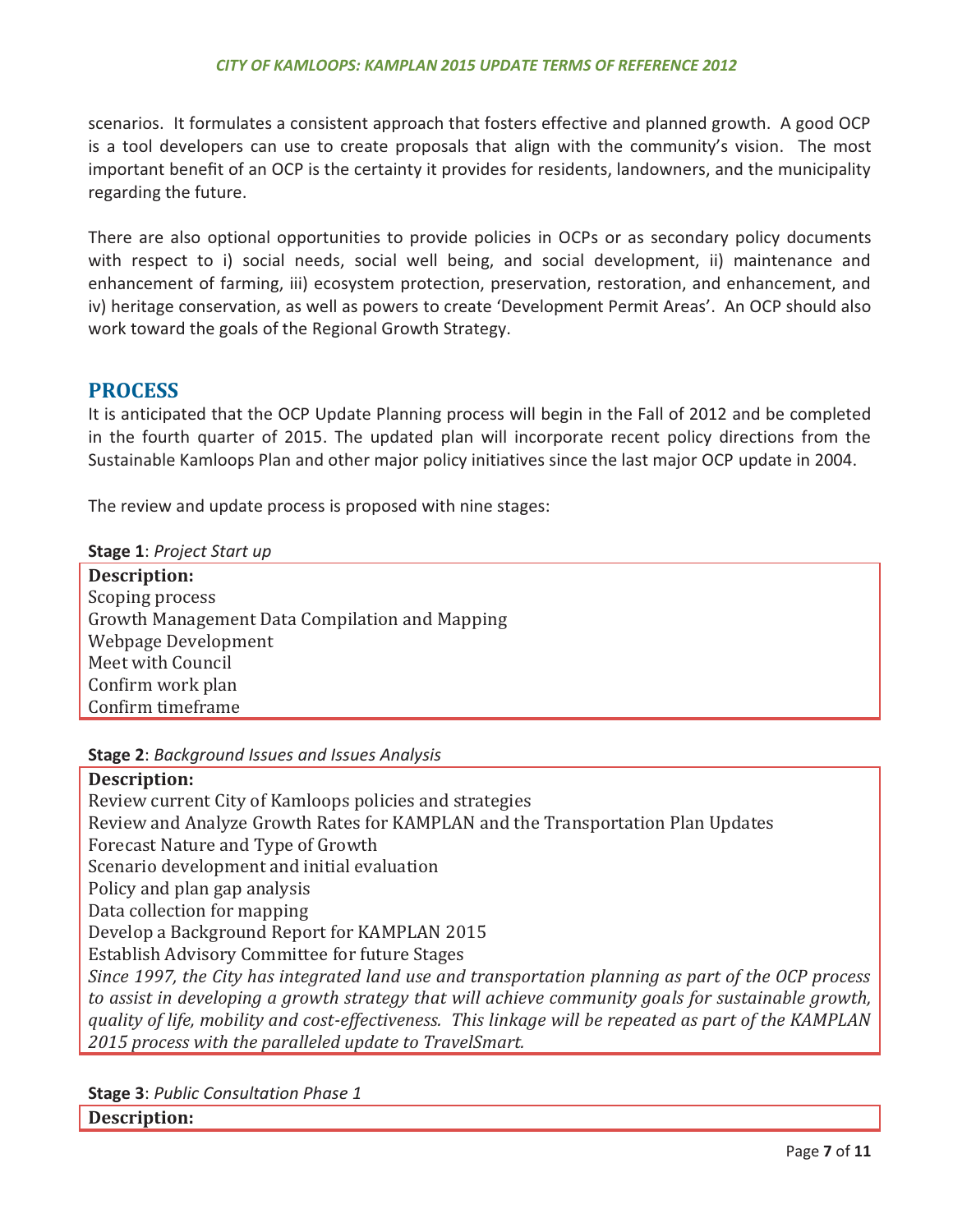Community survey: to identify key issues in the community, to take first steps toward creating a strong community vision, to seek thoughts on how the City will/should look in the next 15-20 years.

Generate Public Input Report 1 Based on Phase 1 Results

#### **Stage 4**: *Identification and Evaluation of Alternatives*

#### **Description:**

Identify and evaluate potential alternatives to key issues relating to the community, future development, and growth management.

Identify alternate locations of growth with and without resource industry growth

Explore implications of growth scenarios

Begin integration of Transportation Plan Update components into KAMPLAN Update and scenario refinement

#### **Stage 5**: *Public Consultation Phase 2*

#### **Description:**

Initiate community engagement roadshow, events and public displays to solicit input and feedback associated with Stage 4.

Generate Public Input Report 2 Based on Phase 2 Results

#### **Stage 6**: *Draft Plan Preparation*

#### **Description:**

Prepare draft Transportation Plan Update and KAMPLAN Update in user-friendly, visually appealing manner (e.g. District of Saanich, BC OCP2) considering all public and professional feedback to date.

Prepare draft maps

#### **Stage 7**: *Public Consultation Phase 3*

**Description:**  KAMPLAN and Transportation Plan Update Draft Plan Open House(s) Generate Public Input Report 3 Based on Phase 3 Results

#### **Stage 8**: *Finalizing the Plan*

**Description:**  Editing and legal reviews of the draft plans Final integration of all community and professional comments into draft KAMPLAN and Transportation Plan Updates

#### **Stage 9**: *Adopting the Plan*

 $\overline{a}$ 

**Description:**  Statutory approval process Submit regional context statement to TNRD

<sup>&</sup>lt;sup>2</sup> http://www.saanich.ca/living/community/ocp/ocp\_adopted\_jul808\_amended\_may1710.pdf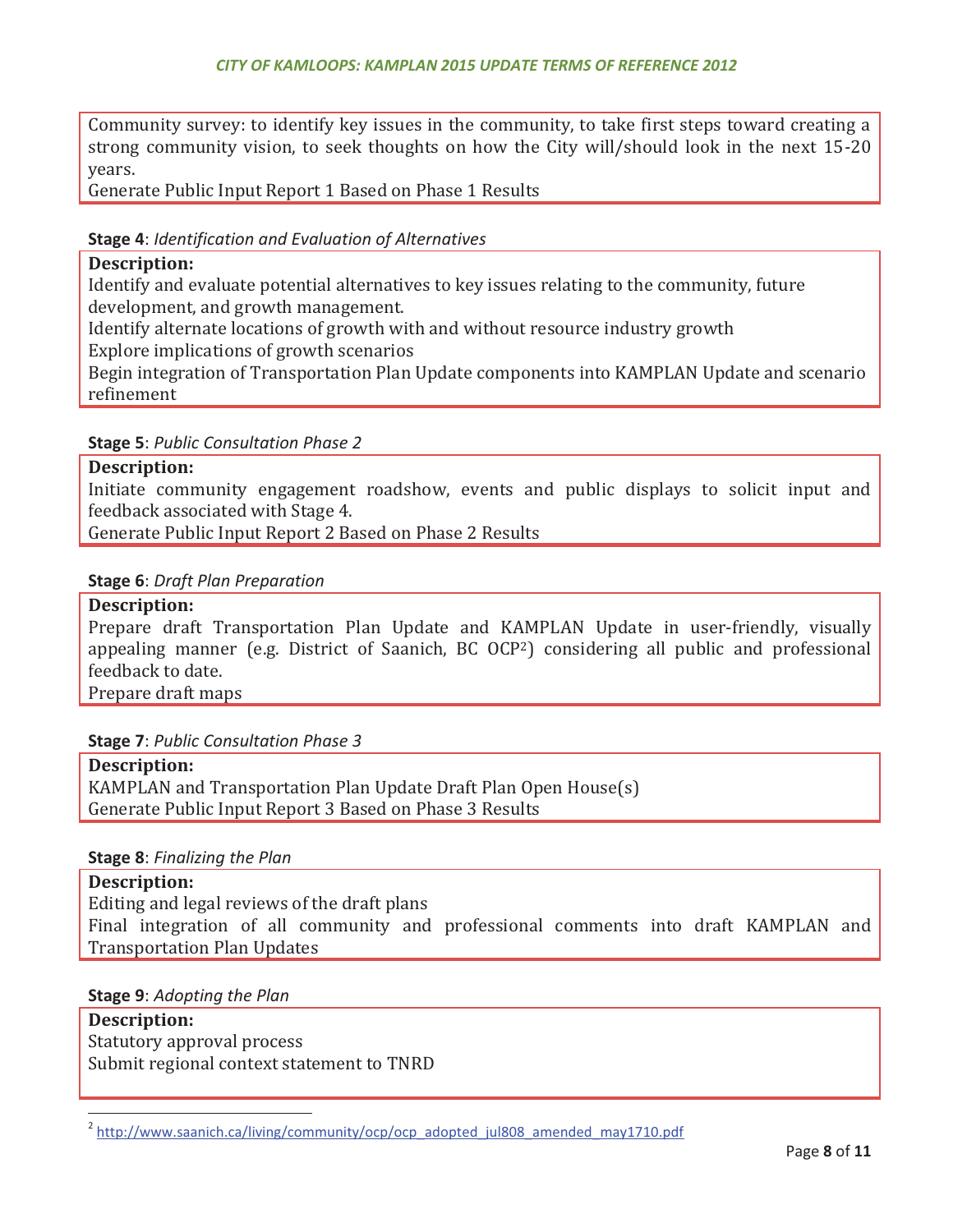KAMPLAN and Transportation Plan draft referrals Public hearing Provincial approval Ministerial approval City of Kamloops Council Adoption

# **PUBLIC CONSULTATION**

During the development of an official community plan, or the repeal or amendment of an official community plan, the proposing local government must provide one or more opportunities it considers appropriate for consultation with persons, organizations and authorities it considers will be affected.

Opportunities for public participation will be included throughout the Planning process in order to help guide the development of the OCP Update. Public input will be included in three phases.

# **IN-HOUSE TECHNICAL TEAM**

The OCP Update will be lead by the Planning and Development division of the Development and Engineering Services Department. In order for this OCP Update to be successful, it will be important to consider input from other City Departments throughout the process including:

- **•** Engineering
- Public Works and Sustainability
- Parks, Recreation and Cultural Services
- Business and Client Services

## **ADVISORY COMMITTEE**

The KAMPLAN 2015 Advisory Committee will be a 9 member committee with representation from various stakeholders. Representation will include:

- 3 Community members (representing different OCP topical interests)
- 2 Councillors
- 1 youth member of the community
- 1 development industry representative
- 1 environmental organization representative
- $\bullet$  1 Social Planning Council representative
- 1 Chamber of Commerce representative

The community members must:

- Be prepared to commit the time and energy required for the entire OCP review process
- Be committed to examining all issues and ideas objectively

It is desirable that the community members possess one or more of the following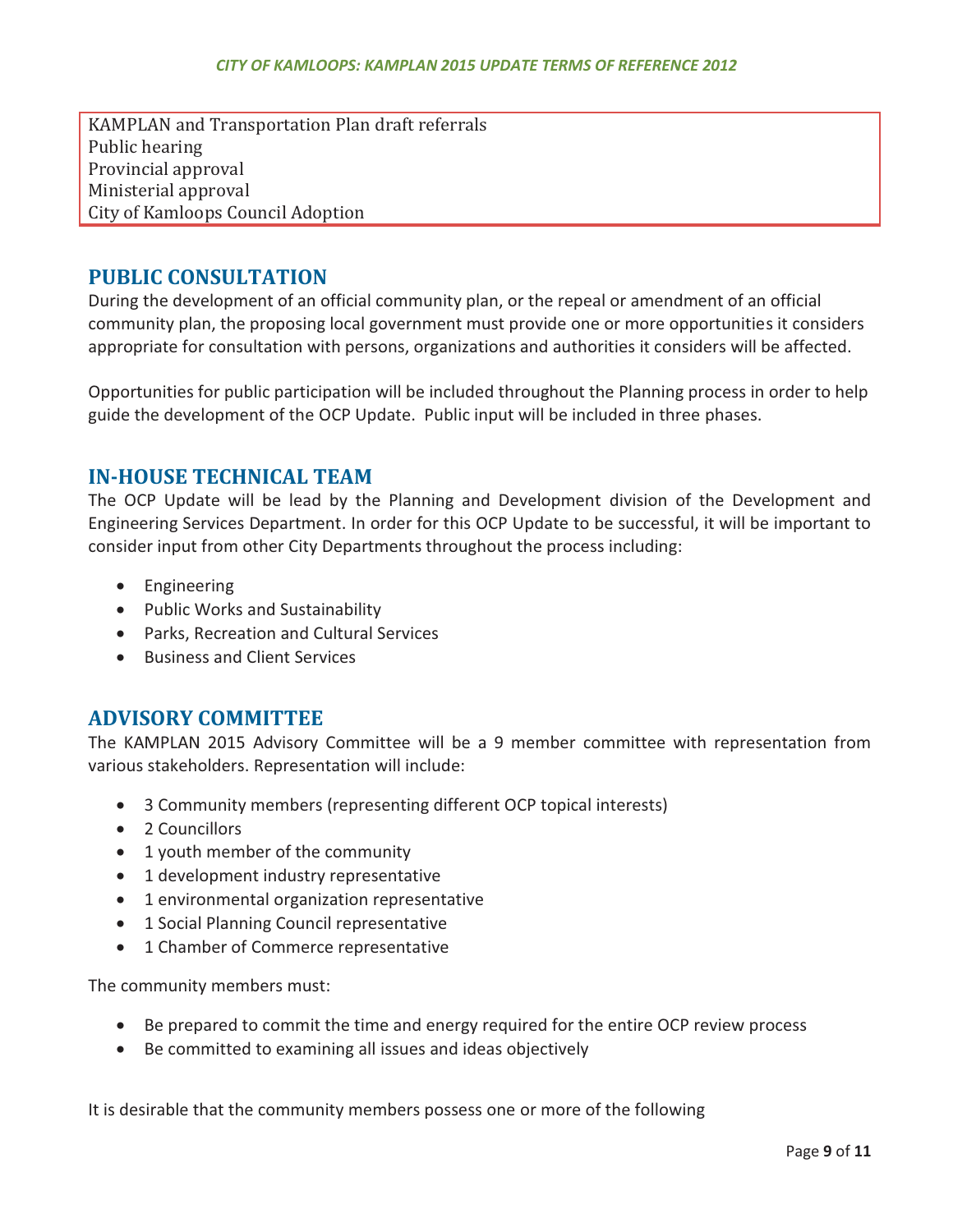attributes:

- Be a practitioner in a field related to community engagement, public processes or other related fields
- Have a familiarity with and/or experience in land use planning best practices
- Be a demonstrated independent and innovative thinker
- Have a demonstrated track record of commitment to the community
- Have volunteer experience

The primary purpose of the Advisory Committee will be to represent varying interests of the community and provide recommendations to Council through City Staff. The KAMPLAN 2015 Advisory Committee will dissolve once the OCP Update is complete and adopted by City Council.

# **CONSULTATION WITH GOVERNMENT AGENCIES**

In order to meet the City's statutory obligations and ensure a broad range of interests are represented in the OCP update, local, regional, provincial and federal Government agencies will be consulted throughout the two year process. These agencies will include, but are not limited to:

- TNRD
- Ministry of Environment
- **•** Agricultural Land Commission
- Ministry of Transportation and Infrastructure
- Department of Fisheries and Oceans
- Ministry of Forests, Lands and Natural Resource Operations
- Interior Health

# **POTENTIAL STAKEHOLDERS**

Other stakeholders that will be consulted on throughout the OCP Update process will include, but will not be limited to,

- Thompson Nicola Regional District
- T'Kemlups Indian Band
- Venture Kamloops
- Kamloops Neighbourhood Associations
- Non-profit Organizations

# **TIMELINE**

Due to the extensive public consultation component included as part of the Plan Update, it is anticipated that this project will be completed over a two year period.

The anticipated timeline for the development of the OCP Update is as follows: